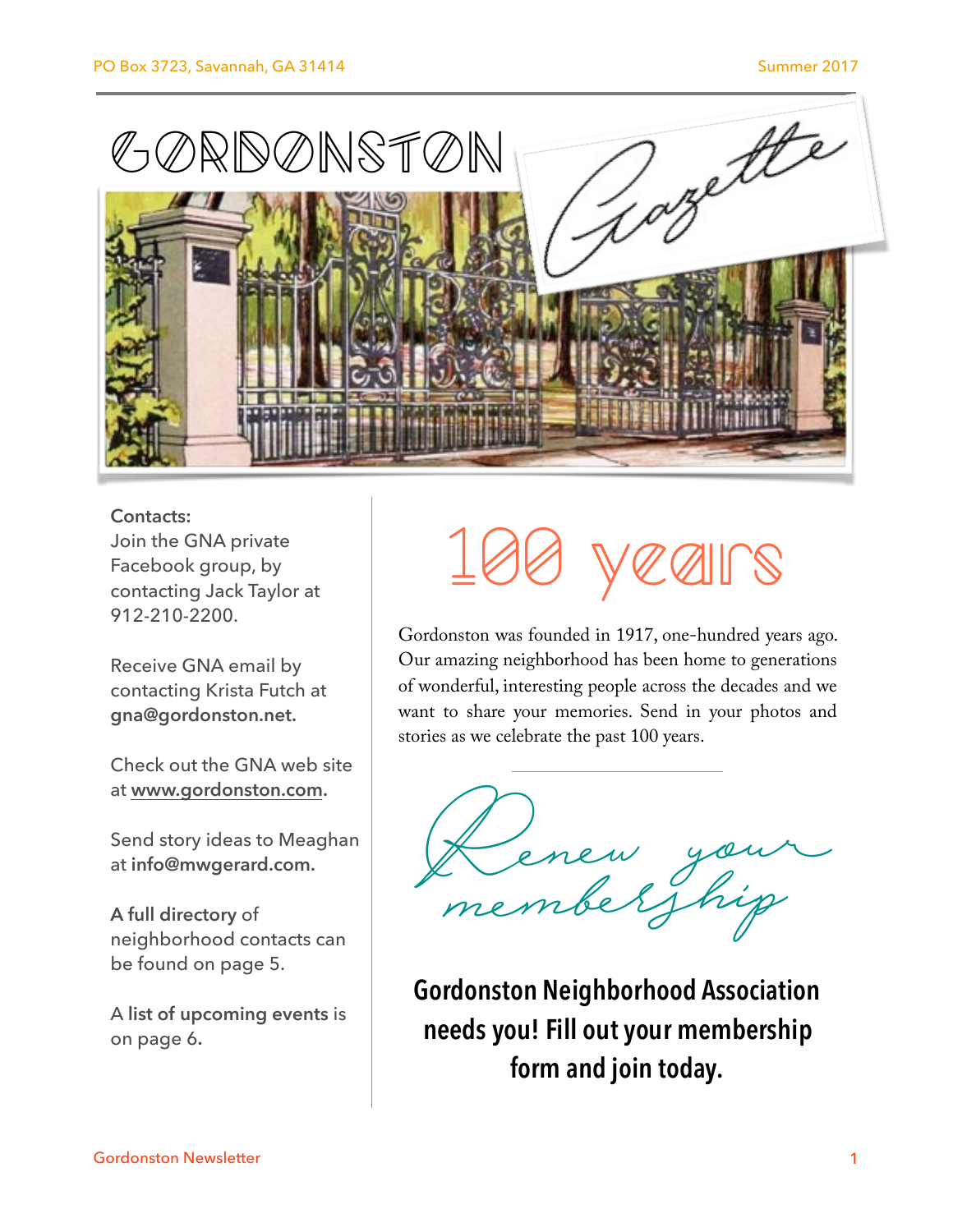#### PO Box 3723, Savannah, GA 31414 Summer 2017



From the GNA president

Hi, I'm Krista Futch, your new GNA President. Many of you know me already, but for those who don't, let me introduce myself and my family. My husband, Andy, and I are lifelong Savannahians. We love living in Gordonston with our two children and feel lucky to share this great neighborhood with you.

I wanted to share some park updates and clarify how GNA works with the park. Here's a brief summary:

Gordonston neighborhood is bounded by Gwinnett St., Pennsylvania Ave., Skidaway Rd. and Goebel Ave. The land was originally owned by Juliette Gordon Low's parents. A portion of the land, what is now the park, was designated as land to be used by everyone in the neighborhood.

Gordonston Neighborhood Association is the social arm of Gordonston. GNA members live in the neighborhood and pay yearly dues. While **GNA meetings are open to all Gordonston residents**, only GNA members can vote. GNA members attend social events free of charge.

Gordonston Trust was established by William Gordon to ensure the park would be maintained. It is administered by trustees who oversee some expenses, repairs and maintenance of the park and cottage.

Last fall, when Hurricane Matthew hit, the park was severely damaged. Twenty-six trees were broken or uprooted, and some fell on the cottage and fencing. The park was closed for safety and clean up, and since then, the neighborhood, GNA and the Trust worked together to get the park and cottage functioning. Work to the park continues, including tree stump removal, which has already been paid for.

But there's still work to be done! With limited funds, the Trust is unable to make all cottage repairs and property restorations necessary. Additionally, the cottage was infested with termites, and while they have been exterminated, the walls still need major repairs.

We will be holding fundraisers and asking for donations to fnish restoring the park and the cottage.

Donations can be made directly to the Gordonston Neighborhood Association. Ideas for fundraisers are also welcome.

**If you have questions feel free to contact me at: [kristafutch@gmail.com](mailto:kristafutch@gmail.com) or 912-247-7064.**

#### **Let us take a moment to appreciate what has been accomplished so far:**

- The cottage roof has been restored and it has a 'new' refrigerator (thank you, Krista Futch).
- An enormous volunteer day in February, sponsored by XXXXXXXXXXXXX, in honor of Mike Moran's love for the park.
- A wonderful volunteer work day on Earth Day 2017, sponsored by the Savannah Tree Foundation and the Gordonston Garden Club (thank you, Nancy Henrick), Georgia Garden Club and helpers from Gulfstream and Savannah State. Leftovers were donated to a local fire station.
- Thank you, tree clean up and removal contractors, for generously tending to do just a little bit more than you had to.
- And thank you neighbors, one and all, work day after work day after work day, for your time, donations, and your good cheer.

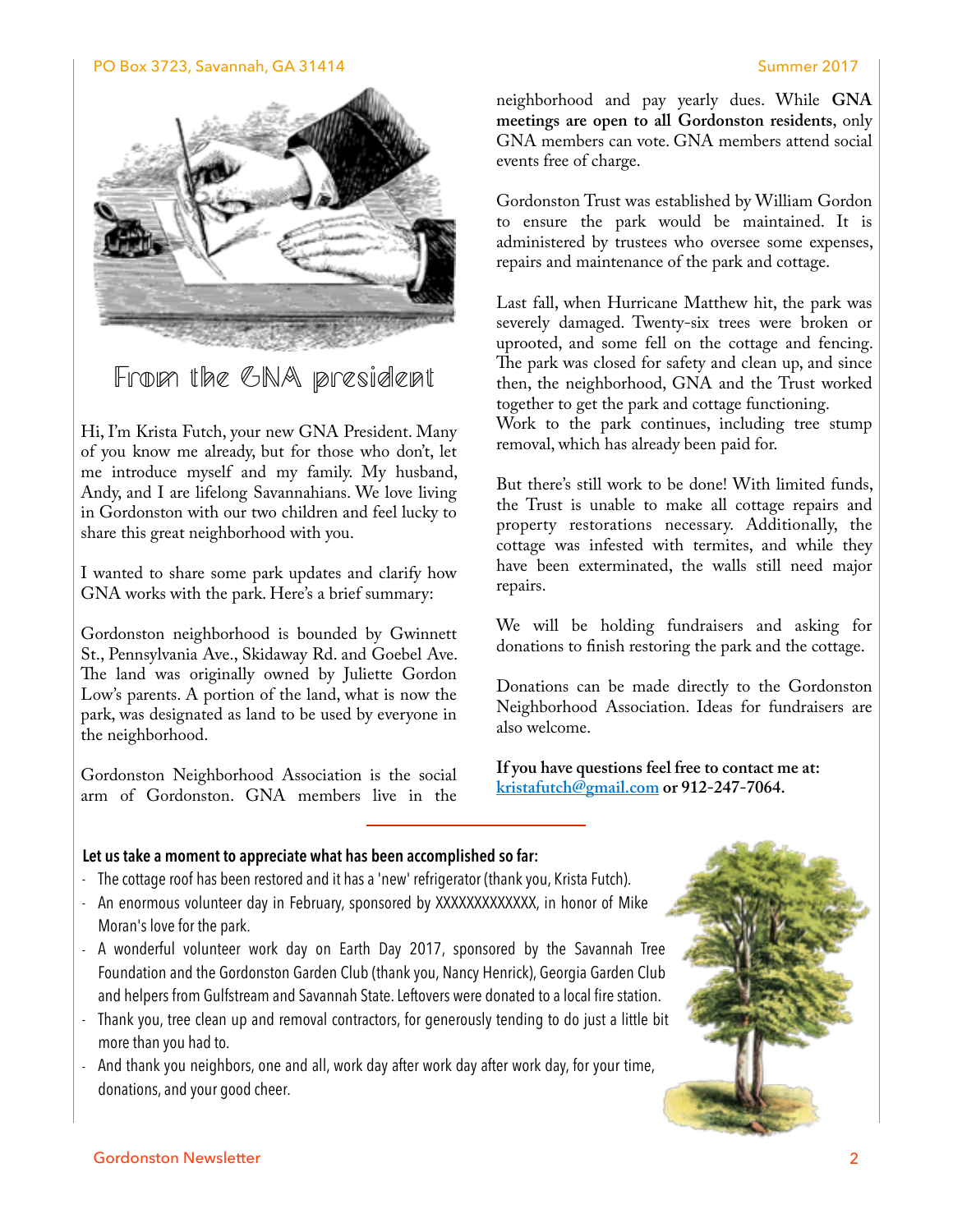## 2017 GNA MEMBERSHIP HONOR ROLL

Ben Adams Debbie Adams & Laura Grifka AJ & Bonnie Carter Caitlin Condon Bradford Christman & Deanne Christman-Resch Tommy & Dottie Daniels Jim & Karen Davis Denise Dawson & Erica Cooper Betsy & Manny Dominguez Jeni Ellis-Riggs Soo, Marc & David Frischer Krista & Andy Futch Emily Garrard & Stuart Chatham Steve & Meaghan Gerard Richard Glendinning Deborah & Cooper Glenn Nancy, Rachel, & Allie Hayward Nancy & Doug Henrick Rusty & Mignon Holt Peggy Jolley Greg & Nell Keyes Warren & Danuza Knuth Charlotte Landon & Robert Trithart

James & Lisa Langley Darlie Logan Kate Marsters Kisha Marsters, Ava, & Alexis Drebitko Melissa Mauldin & Tony Migchelbrink Muriel, Robert & Bernice Miller Shirley & Roger Munderloh Fred & Legare Nadelman Gino Orlandi & Catherine Killingsworth Nancy Poser Katherine & Olivier Raffray Beth Reiter Kurt Schmidt & Zrinka Pulisecic Hilda Sukman & Julie Sukman Jack Taylor Margie Thompson, Kevin Ionno & Dagmawit Harald & Donna von Fischer-Benzon Angela Watkins Daniel & Kristen Weiner

**GNA dues are collected at the beginning of each calendar year.**

## GNA Membership Drive

**We only have 42 homes signed up right now!** That's less than 25% of residents. Return the enclosed membership form and return with payment to **Kate Marsters, membership coordinator**.

Checks may be made to "Gordonston Neighborhood Association.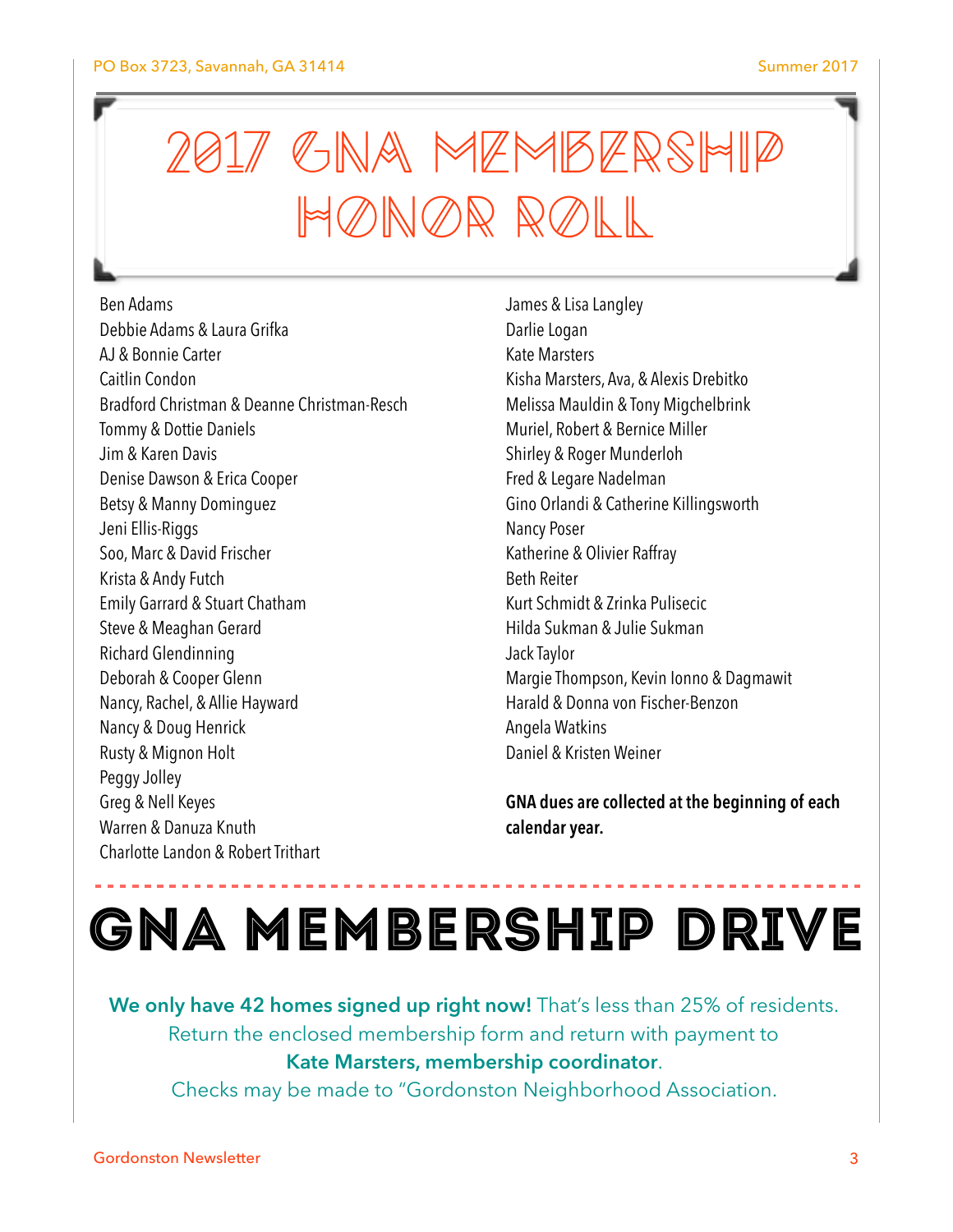

Robert S. **Sooper** 

Robert and his wife Emmeline h a d b e e n a fixture in Gordonston for over twenty-five years. Robert possessed many talents the least of which was his mastery of woodworking projects. Many neighbors have benefited from his antique restoration skills. Emmeline was very active in the GNA. Robert enjoyed walking his beloved dog in the park. - Jack Taylor

## Rishaird Glendinning

Richard was a man of many talents and most notably a gifted chef. He spent most of his life in Gordonston. He and his wife Pam bought a home here and raised their beloved daughter Columbia not far from the home Richard grew up in on Atkinson Ave. Richard was instrumental in many projects in the Juliette Gordon Low Park.

- Jack Taylor

Paul W Painter, Jr.

Paul was a prominent attorney in Savannah. He and his wife Judi have lived in Gordonston for nearly forty years. He was an avid sportsman and enjoyed hunting trips with his neighbors. He was devoted to his wife and family. Neighbors remember him as having a ready smile and friendly greeting.

- Jack Taylor

## Paul Mobley

Paul Mobley lived with his beloved wife Lori and their two sons in a house that was previously owned by Lori's father who was in the nursery business. Paul kept his yard immaculate and joked that he felt compelled to because of his father-inlaw's high standards. He lives on through a thriving split leaf philodendron that he planted in a neighbor's yard more than 15 years ago. -Emily Garrard

### Milke Morralla

Paul Mobley lived with his beloved wife Lori and their two sons in a house that was previously owned by Lori's father who was in the nursery business. Paul kept his yard immaculate and joked that he felt compelled to because of his father-inlaw's high standards. He lives on through a thriving split leaf philodendron that he planted in a neighbor's yard more than 15 years ago. -Emily Garrard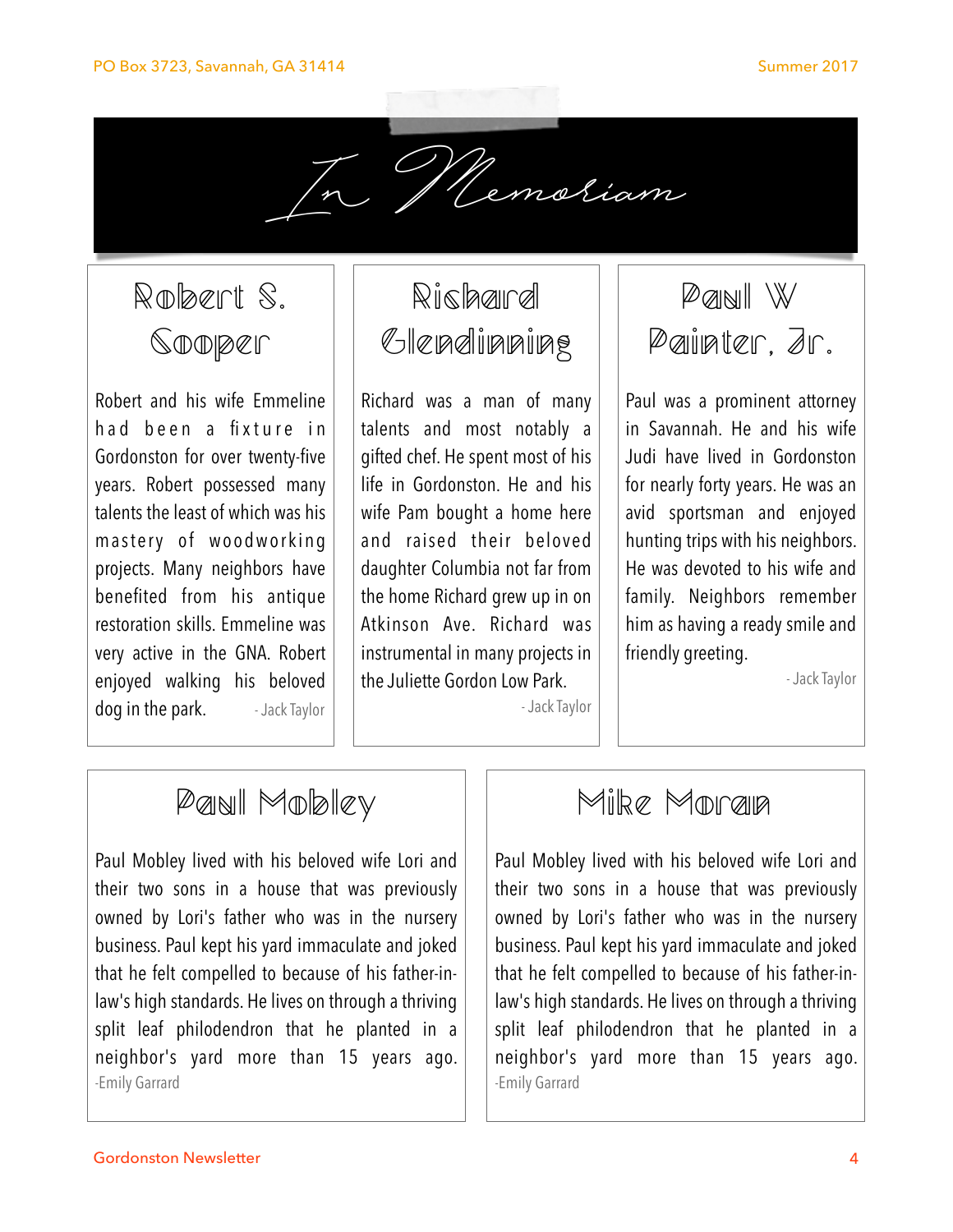#### **Gordonston Neighborhood Association Officers & Contacts**

#### **President**

Krista Futch [kristafutch@gmail.com](mailto:kristafutch@gmail.com) C: 247-7064

#### **Treasurer**

\*Position open\*

#### **Recording Secretary**

Nancy Hayward [nhayward@auxmail.iup.edu](mailto:nhayward@auxmail.iup.edu) C: 412-309-0471

#### **GNA Standing Committee Chairs**

#### **Membership**

Kate Marsters [marsters001@gannon.edu](mailto:marsters001@gannon.edu) P: 232-3963 **Park Committee**  Matt Toole [matttoole@hotmail.com](mailto:matttoole@hotmail.com) C: 713-5934 Daniel Weiner [danieldubya@gmail.com](mailto:danieldubya@gmail.com) C: 904-0640 **Neighborhood Watch**  Debbie Adams deborah.adams@sap.com C:678-427-1434 **Cottage Rentals**  Kristy Valdez [kvaldez@corabettthomas.com](mailto:kvaldez@corabettthomas.com) C: 944-7141 Soo Yacker Frischer [sooline@hotmail.com](mailto:sooline@hotmail.com) C: 232-2380 **Social Committee**  Melissa Mauldin [lyssabug86@hotmail.com](mailto:lyssabug86@hotmail.com) C:412-0057 **Youth Activities**  Kirsten Parent **Newsletter & Flyer Distribution**  Reynolds Family [chinook178@comcast.net](mailto:chinook178@comcast.net) C: 604-1792 **Newsletter** Kate Marsters [marsters001@gannon.edu](mailto:marsters001@gannon.edu) P: 232-3963 Meaghan Walsh Gerard [info@mwgerard.com](mailto:info@mwgerard.com) C: 655-8104

#### **Ad hoc Committee**

**Traffic Calming**  Tommy Daniels [kouprey@earthlink.net](mailto:kouprey@earthlink.net?subject=) P: 944:0998

#### **Affiliated Organizations**

**Book Club** Gelcys Nielsen [gcatmap@gmail.com](mailto:gcatmap@gmail.com) H: 443-5953 **Gordonston Garden Club** Nancy Henrick C: XXX-XXXX **Park Trustee** Harald von Fischer-Benzon [hvfb@comcast.net](mailto:hvfb@comcast.net) P: 234-0818 **SCMPD** APO Sherif Lockett slockett@savannah.gov 547-5451 or 525-3100 x3008



**Want to rent the cottage?**  Check availability and get more information at **www.gordonston.com.**